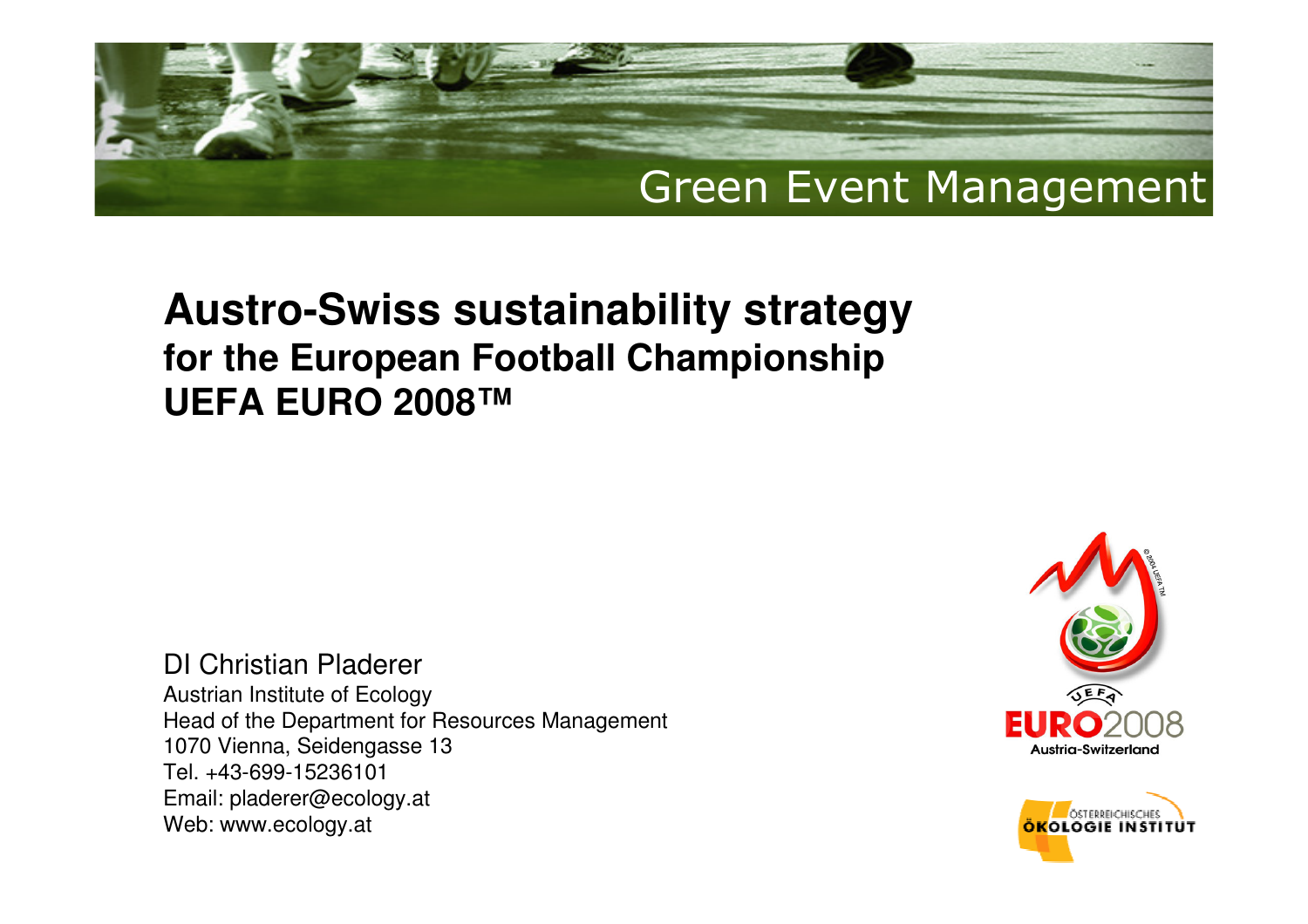### **The Start of Green Events:**

- Summer Olympics in Sydney 2000: First green steps
- FIFA Football World Championship in Germany 2006: Green Goal Concept
- Football Europe Championships 2008 in Austria and Switzerland: Sustainability Strategy

AIE startet with

- Salzburg 2010 Sustainability Concept for the Winter Olympics
- Schladming 2006 Worldcup Final Mountainbike
- EU Precidency 2006 of Austria (Conference; Meeting)
- Initiatives for green local and regional events

#### **Is the Joint Actions on Climate Change in AALBORG Conference a Green Event?**

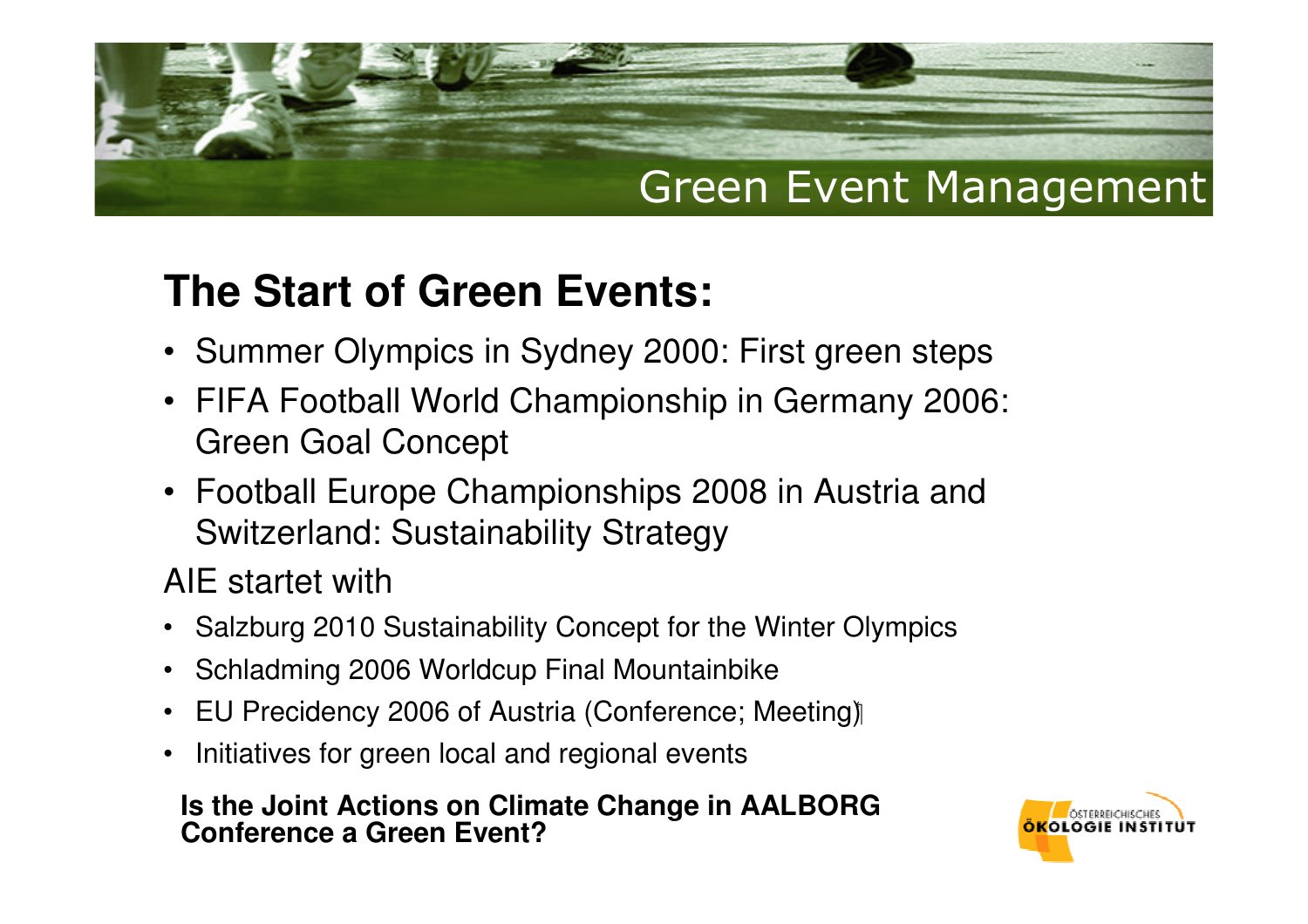



#### Charter for Sustainability UEFA EURO 2008™

Austria and Switzerland want to make the European Football Championship 2008 a future-oriented, sustainable sporting event. They will attach particular importance to the environmental, economic, social and cultural dimensions of the event.

**The sustainability strategy – three main areas of focus**

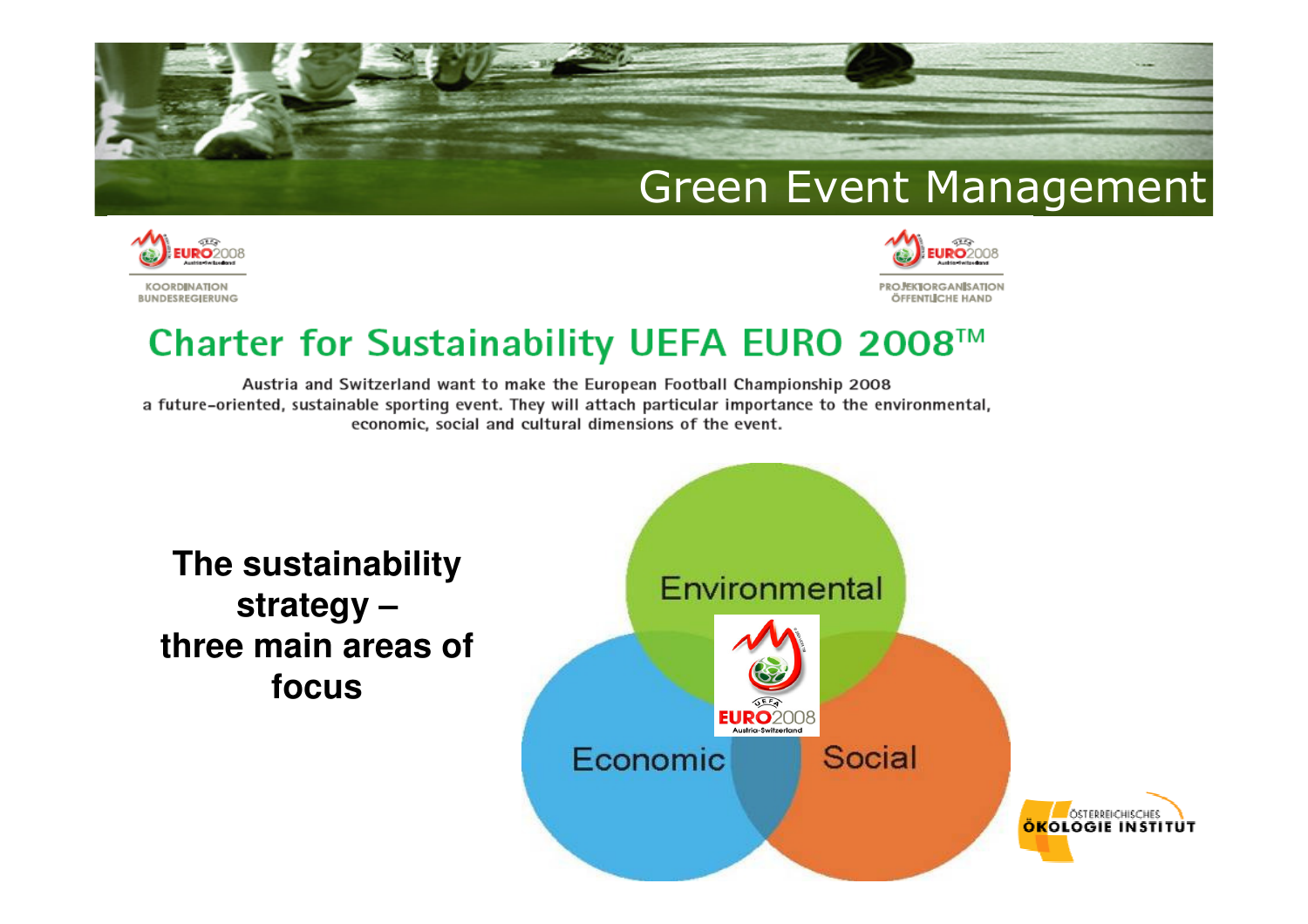

#### **For the Implementation of the different projects focused to 12 themes:**

**The content of the "sustainability concept" includes the six action fields**



- 1. Environmental management
- 2. Energy and climate protection
- 3. Transport
- 4. Resources, water and waste
- 5. Promoting the economy
- 6. Tourism
- 7. Infrastructures
- 8. Regional and organic products/fair trade
- 9. Fan projects
- 10. No barriers or obstacles
- 11. Youth and (football) culture
- 12. Prevention and youth protection

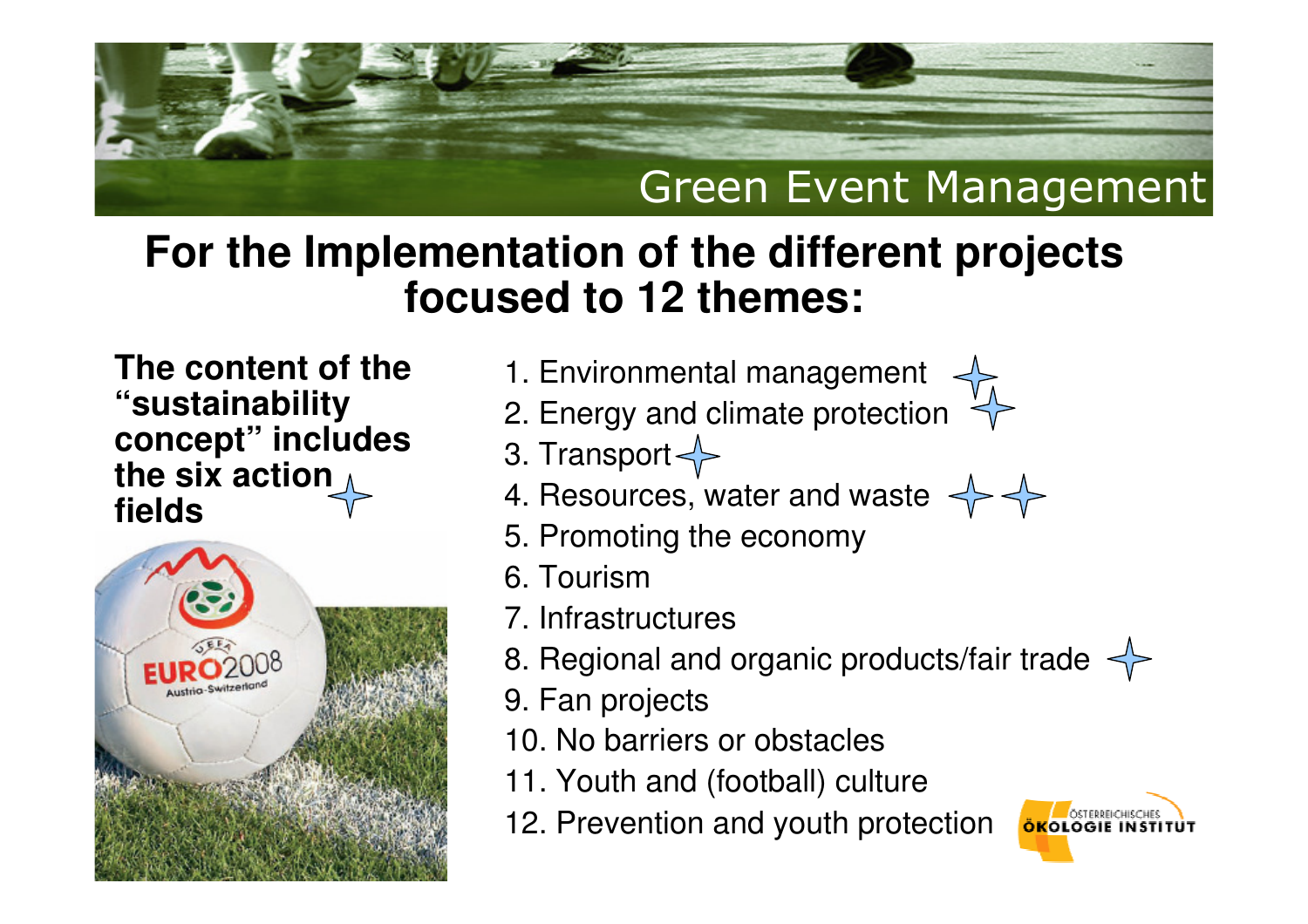



# **Environmental management,Energy and climate protection**

- environmentally friendly stadia
- •environmental management of the fan zones
- certification according to defined standards
- check list/guidelines for the organization of the fan zones and PV areas
- supply with energy from renewable resources (stadia, PV)
- maximal energy efficiency
- •reduction of  $CO<sub>2</sub>$  $_2$  emissions
- state-of-the-art cooling and heating systems
- avoid diesel aggregates wherever possible

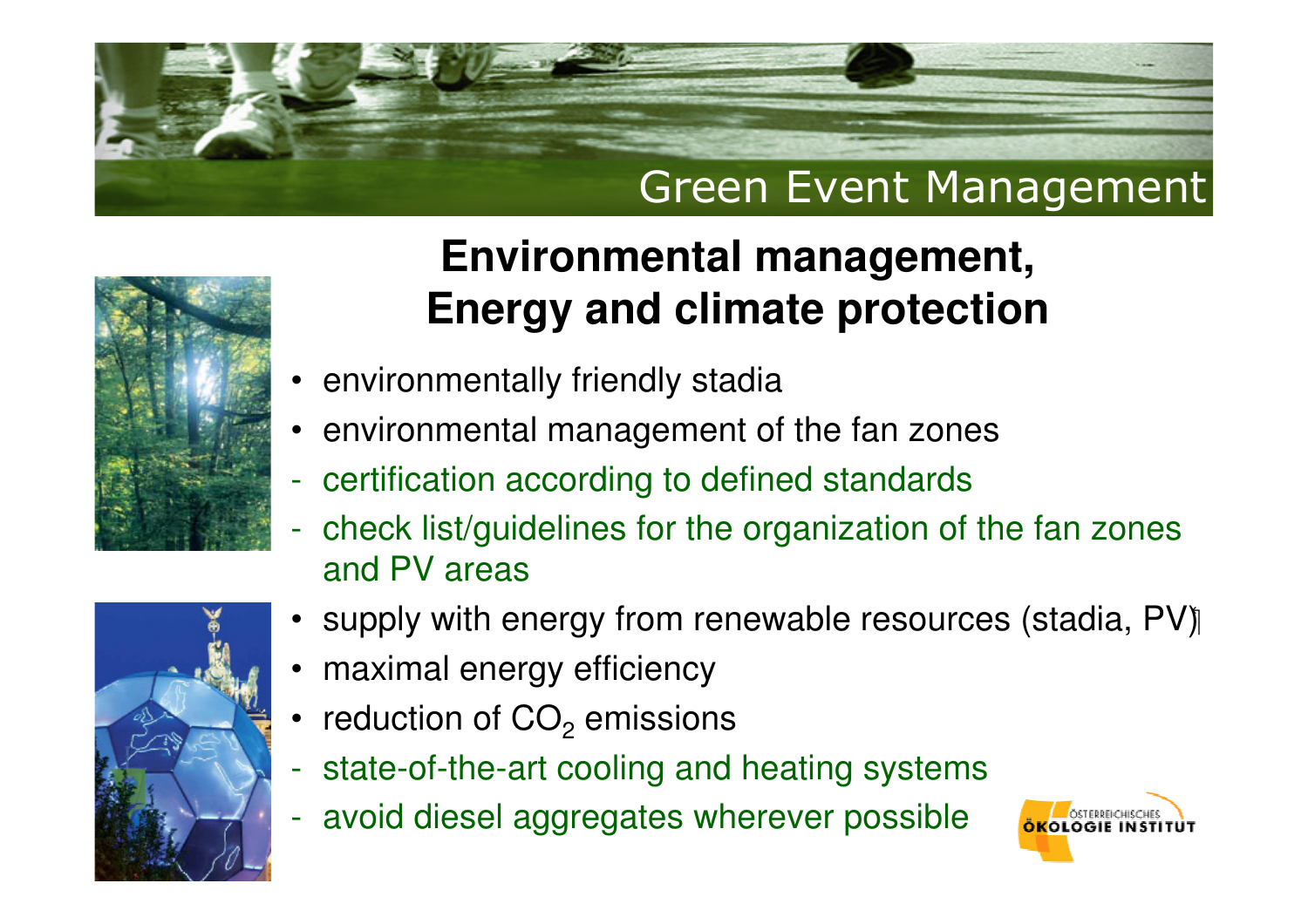

# **Transport**

- •reduction of traffic-related environmental load
- public transport utilization 60% (long-distance) and 80% (local traffic), pedestrians and cyclists > 5%
- combined EURO 2008TM tickets
- $\mathcal{L}^{\text{max}}_{\text{max}}$ defensive car parking facilities
- petrol saving training for drivers
- $\mathcal{L}^{\text{max}}_{\text{max}}$ particle filters for diesel vehicles
- encourage foreign visitors to use rail and bus





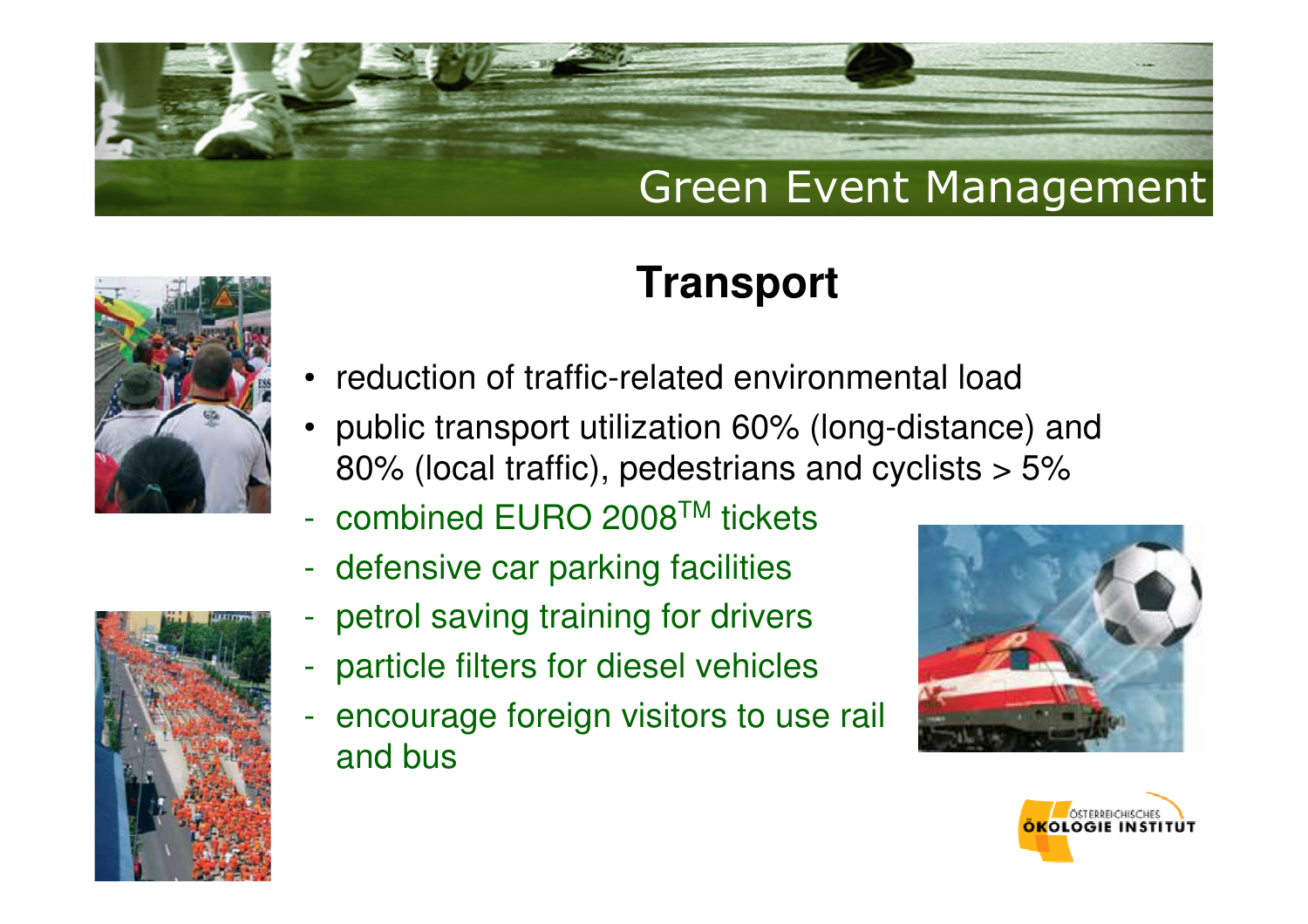



- strategies for resource management, waste prevention and volume reduction for every city and every stadium
- reuseable beverage cups
- "wrap in" / "packs ins brot"
- $\mathcal{L}^{\text{max}}_{\text{max}}$ waste separation and collection systems (PET, paper)
- limitation of advertising materials
- information campaign on waste prevention
- installations to reduce water consumption
- rain water management in the stadia